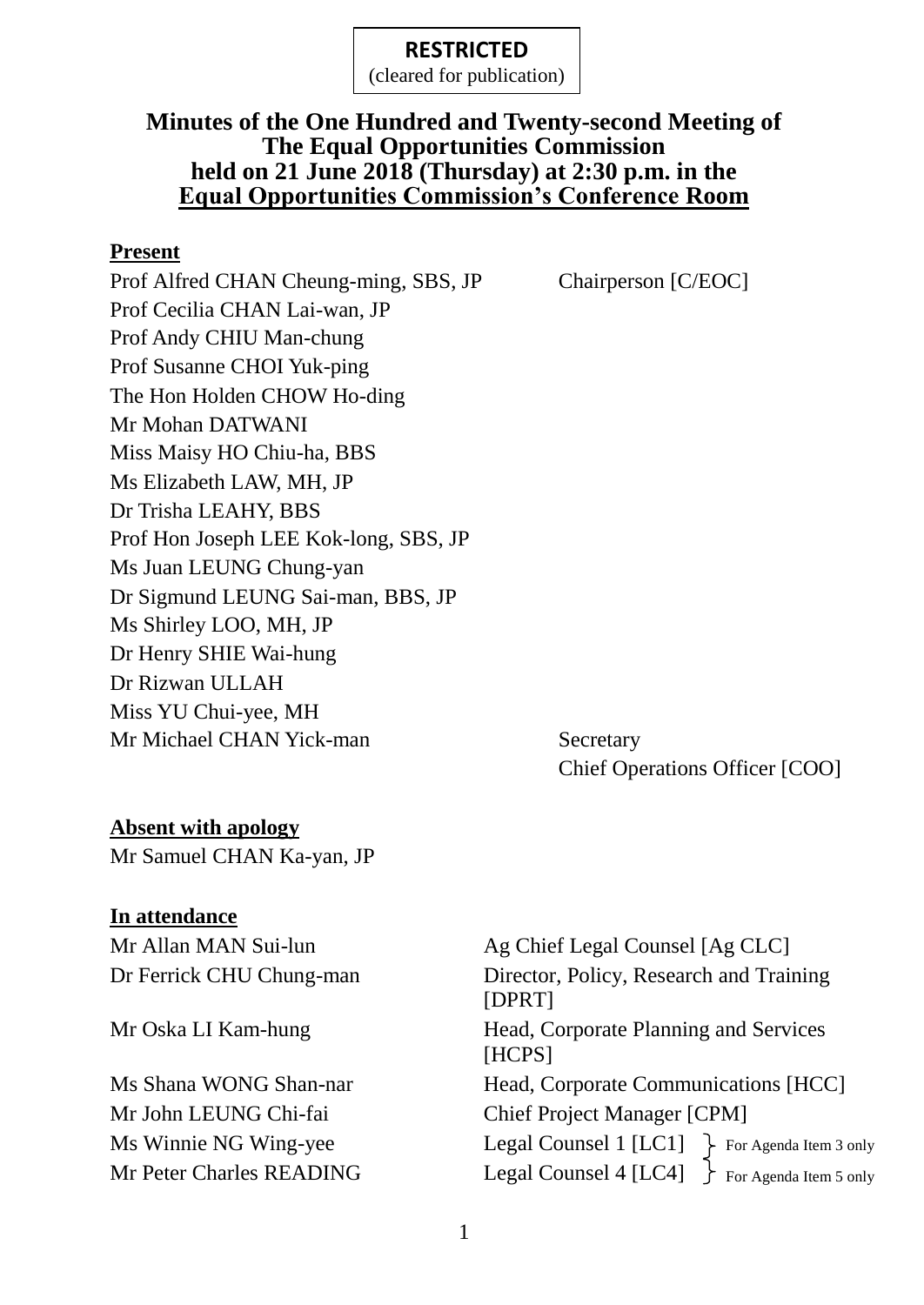(cleared for publication)

Miss Gloria YU Wai-ling Senior Equal Opportunities Officer, Administration & Personnel [SAP] Miss Kerrie TENG Yee-san Senior Accounting Manager [SMA] Ms Hollis LING Yin-har Equal Opportunities Officer, Administration & Personnel [EAP]

## **I. Introduction**

1. The Chairperson (C/EOC) welcomed all Commission Members (Members) to the  $122<sup>nd</sup>$  Meeting, in particular Dr Sigmund LEUNG, who was a new Member joining the meeting for the first time. C/EOC also welcomed another newly appointed Member, Mr Samuel CHAN, to the Commission. He informed the Meeting that Mr CHAN was currently out of town and had sent in his apology for absence.

2. C/EOC said that there were no special items for informing the media, hence no press briefing would be held after the meeting.

*(Ms Juan LEUNG joined the meeting at this juncture.)*

# **II. Confirmation of Minutes**

# **Confirmation of Minutes of the 120th Meeting held on 21 December 2017 & the 121st Meeting held on 15 March 2018**

3. Draft minutes of the  $120<sup>th</sup>$  EOC Meeting held on 21 December 2017 were discussed at the  $121<sup>st</sup>$  Meeting held on 15 March 2018. Comments were received from Prof Susanne CHOI at that meeting. Amendments were hence proposed and incorporated into the draft minutes of the  $121<sup>st</sup>$  Meeting issued to Members on 13 April 2018. Subsequently, amendments to paragraph 24 of the draft minutes of the  $121<sup>st</sup>$  Meeting issued on 13 April 2018 were received from Dr Trisha LEAHY. The revised minutes of the  $120<sup>th</sup>$  and  $121<sup>st</sup>$  Meeting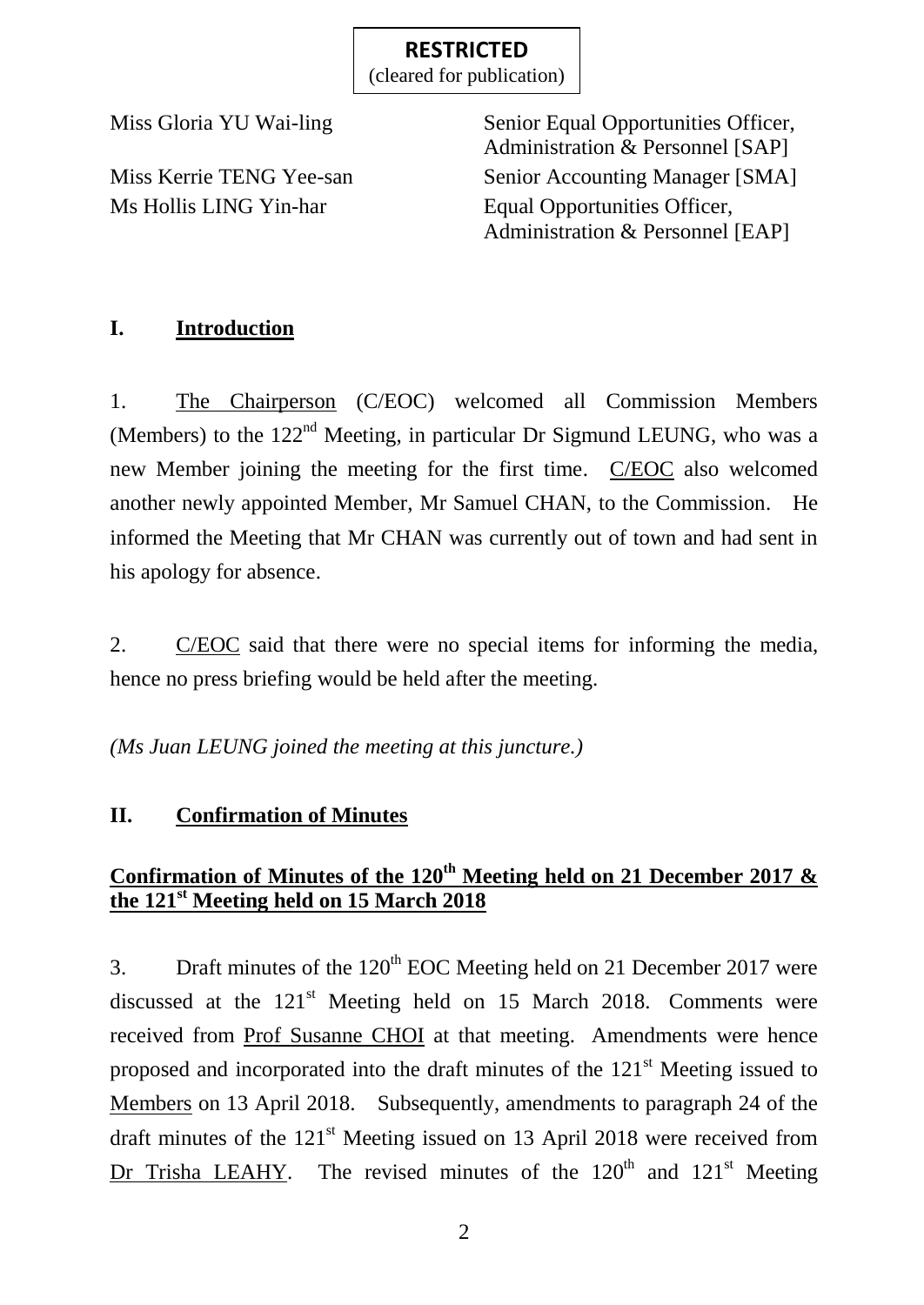(cleared for publication)

incorporating the abovementioned amendments were issued to Members on 14 June 2018. Since then, no further amendment was received.

4. Members confirmed the revised minutes of the  $120<sup>th</sup>$  and  $121<sup>st</sup>$  EOC Meetings issued on 14 June 2018 without amendments.

*(SMA and EAP were excused from the meeting at this juncture.)*

## **III. Matters Arising**

## **Meeting with Prof Anselmo REYES on the Review of the Complaint Handling Process**

(Letter from Prof Anselmo REYES dated 20 June 2018)

5. At the last meeting held on 15 March 2018, Members noted that a due process had been followed in both the appointment of (a) Prof Anselmo REYES (a retired High Court Judge) as the Independent External Consultant to conduct a review of the complaint handling process involving both the Complaint Services Division (CSD) and the Legal Service Division; and (b) the appointment of Mr John LEUNG as the Chief Project Manager (CPM) to support the Review Panel comprising three Members (Dr Maggie KOONG (former Member retired in May 2018), Dr Trisha LEAHY (current Member) and Mr Mohan DATWANI (current Member)). The Panel was formed to steer the EOC Review of the management structure, governance and the complaint handling process.

6. CPM said that Prof REYES had invited Members to meet him as a group and/or individually. In his letter, Prof REYES stated that "… I would like to interview members (among other matters) on the Board's role in supervising the EOC's complaint handling process and on members' views as to how that process may be improved at all levels in order better to serve the public.".

*(Prof Hon Joseph LEE and The Hon Holden CHOW joined the meeting at this juncture.)*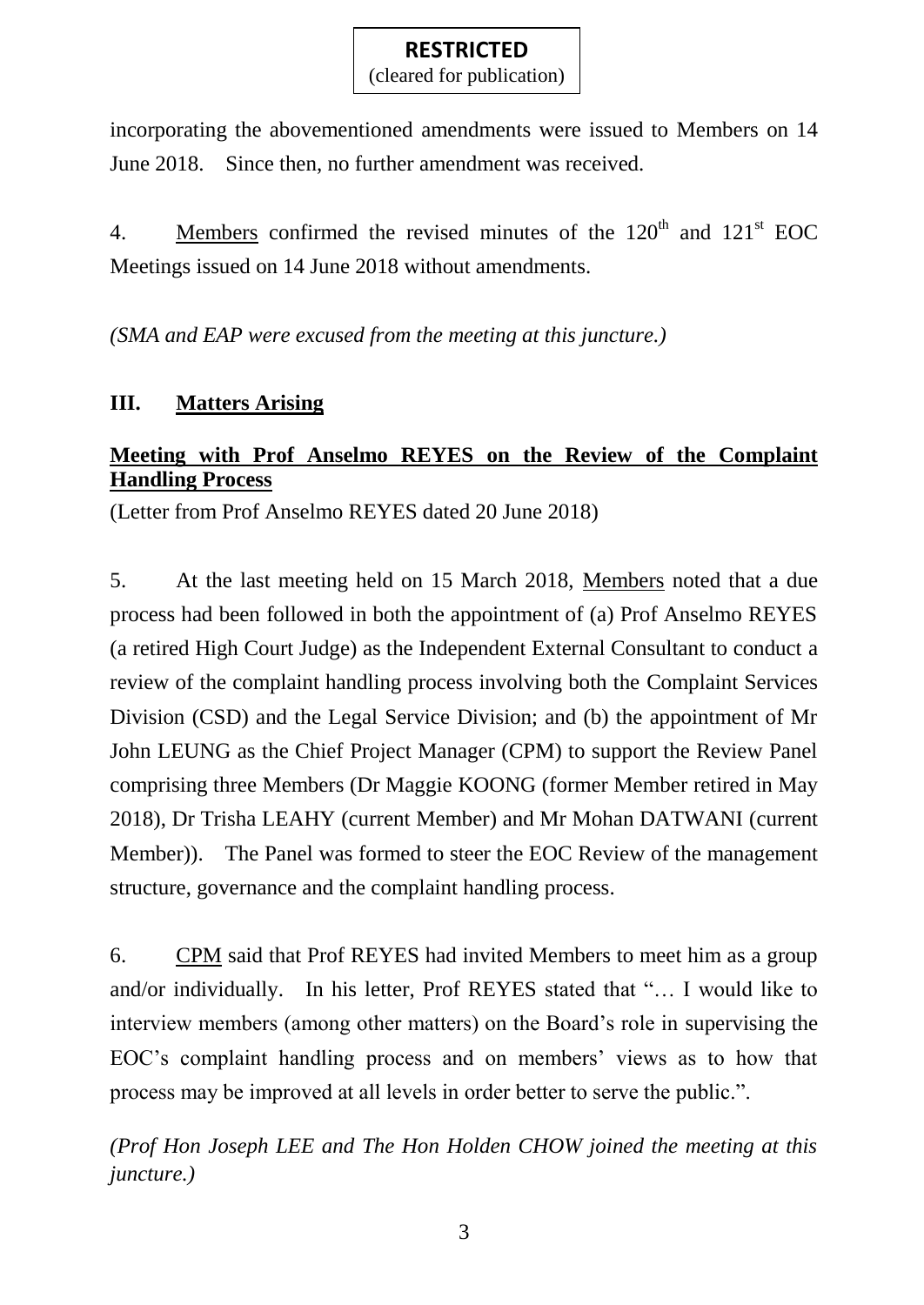(cleared for publication)

7. After deliberations, the Meeting decided that it would be appropriate for Members of the Legal and Complaints Committee (LCC) and the Review Panel to meet with Prof REYES. CPM would follow up. Since Prof Cecilia CHAN was a new LCC Member effective from 20 May 2018, she requested and CPM agreed to provide her with the relevant information/documents that the EOC had earlier given to Prof REYES for her reference.

### **IV. New Agenda Items**

*(LC1 and HCPS left, EAP rejoined the meeting at this juncture.)*

### **Reports of the Legal & Complaints Committee; Community Participation & Publicity Committee; Policy, Research & Training Committee and Administration & Finance Committee**

(EOC Paper No. 13/2018)

8. Conveners/divisional heads took turn to present the important matters raised and decisions made at the meetings of the four EOC Committees during the period from February to May 2018.

9. Dr Trisha LEAHY, Convener of Legal & Complaints Committee (LCC), highlighted to Members the statistics on enquiries and complaints received, active court cases and legal assistance applications considered in the  $142<sup>nd</sup>$  and 143<sup>rd</sup> LCC meetings. Members also noted that LCC had received reports on the latest positions of briefed-out matters and legal expenses for the period from 1 April 2017 to 31 March 2018. Dr LEAHY thanked EOC colleagues for their efforts to manage the legal expenses which were well within the 2017/18 budget.

10. Prof Susanne CHOI raised two issues for clarification. Regarding the reports on the four EOC Committees' work, C/EOC clarified that either the relevant Convener or divisional head or both could make verbal report on the progress at EOC Meetings. On the attendance of CPM at EOC Meetings,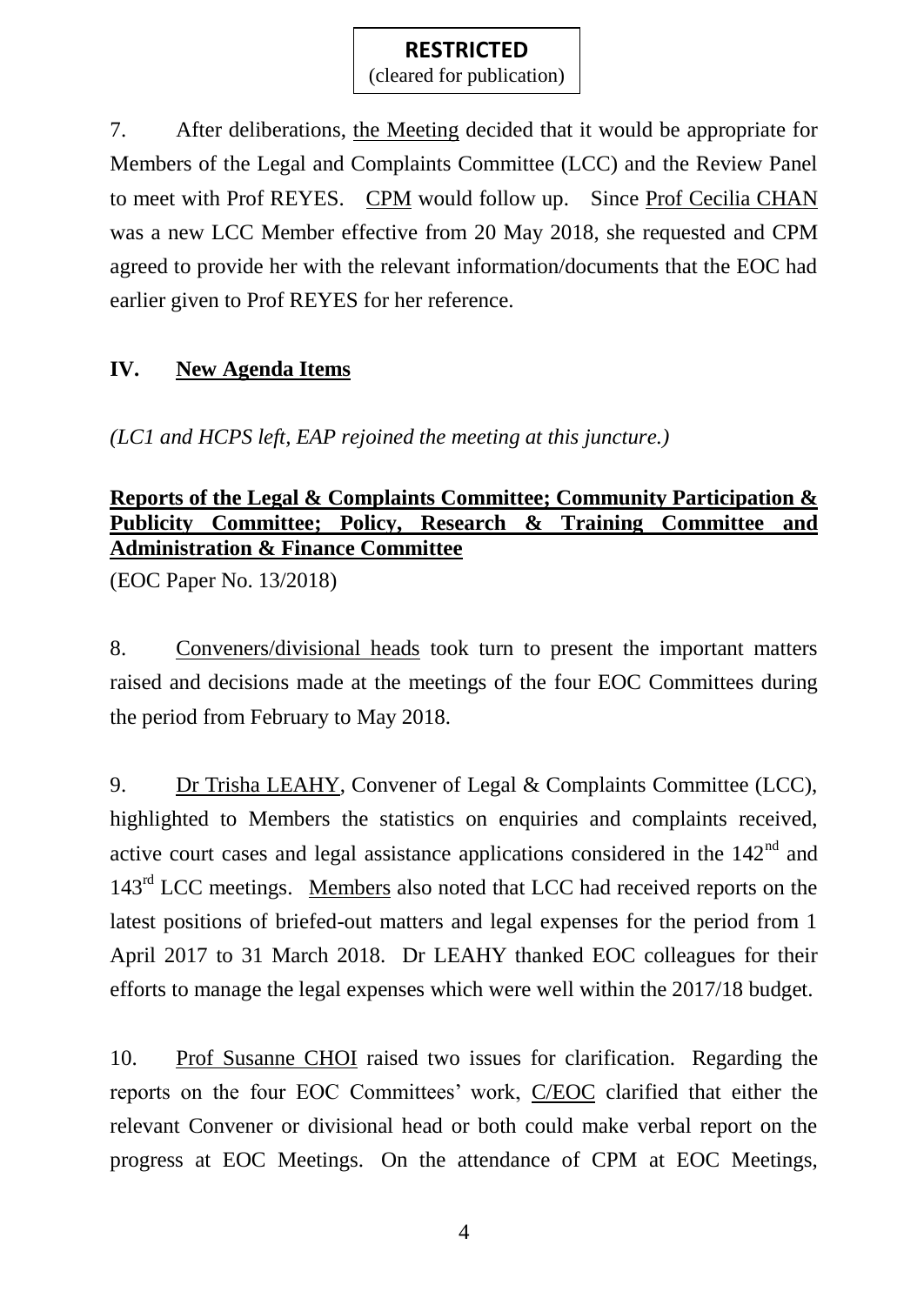(cleared for publication)

C/EOC clarified that CPM should be kept abreast of EOC's affairs discussed and the relevant deliberations in EOC Meetings as he was assisting in the process review and the review of EOC's management structure and governance issues. Mr Mohan DATWANI explained that the chairperson presiding in a meeting was responsible for the conduct of that meeting which included deciding the person(s) in attendance. The Hon Holden CHOW added that CPM's attendance could help him understand better pertinent issues in EOC and was conducive to his work. If there were sensitive issues to be discussed, CPM and/or other EOC staff could be excused from the meeting.

11. Ms Shirley LOO, Convener of Community Participation & Publicity Committee (CPPC) reported that the CPPC at its  $79<sup>th</sup>$  Meeting considered 18 applications received for the first batch of the Community Participation Funding Programme on Equal Opportunities 2018/19 and approved a total amount of \$501,504 for 13 projects. She also reported the progress of publicity projects carried out in the  $4<sup>th</sup>$  quarter of 2017/18 and the work plan for the 1<sup>st</sup> quarter of 2018/19. HCC updated the Meeting the latest progress of the Tally & Friends project which was one of the major initiatives leveraging the creativity of young local design talents to promote messages of equality and diversity to children in Hong Kong.

12. DPRT updated Members on the progress of research projects in the pipeline and the initiatives under the two-year plan of the Working Group on Anti-Sexual Harassment steered by the Policy, Research and Training Committee (PRTC). Members also noted that approval had been granted to appoint Ms YIM Chor Pik Rabi as a new Co-opted Member of the PRTC.

13. Prof Susanne CHOI, Convener of Policy, Research and Training Committee (PRTC), reported that PRTC had suggested collaborating with the Census and Statistics Department on conducting a territory-wide population survey in Hong Kong regarding people's understanding and experience of sexual harassment. In response to Prof CHOI's enquiries about the progress and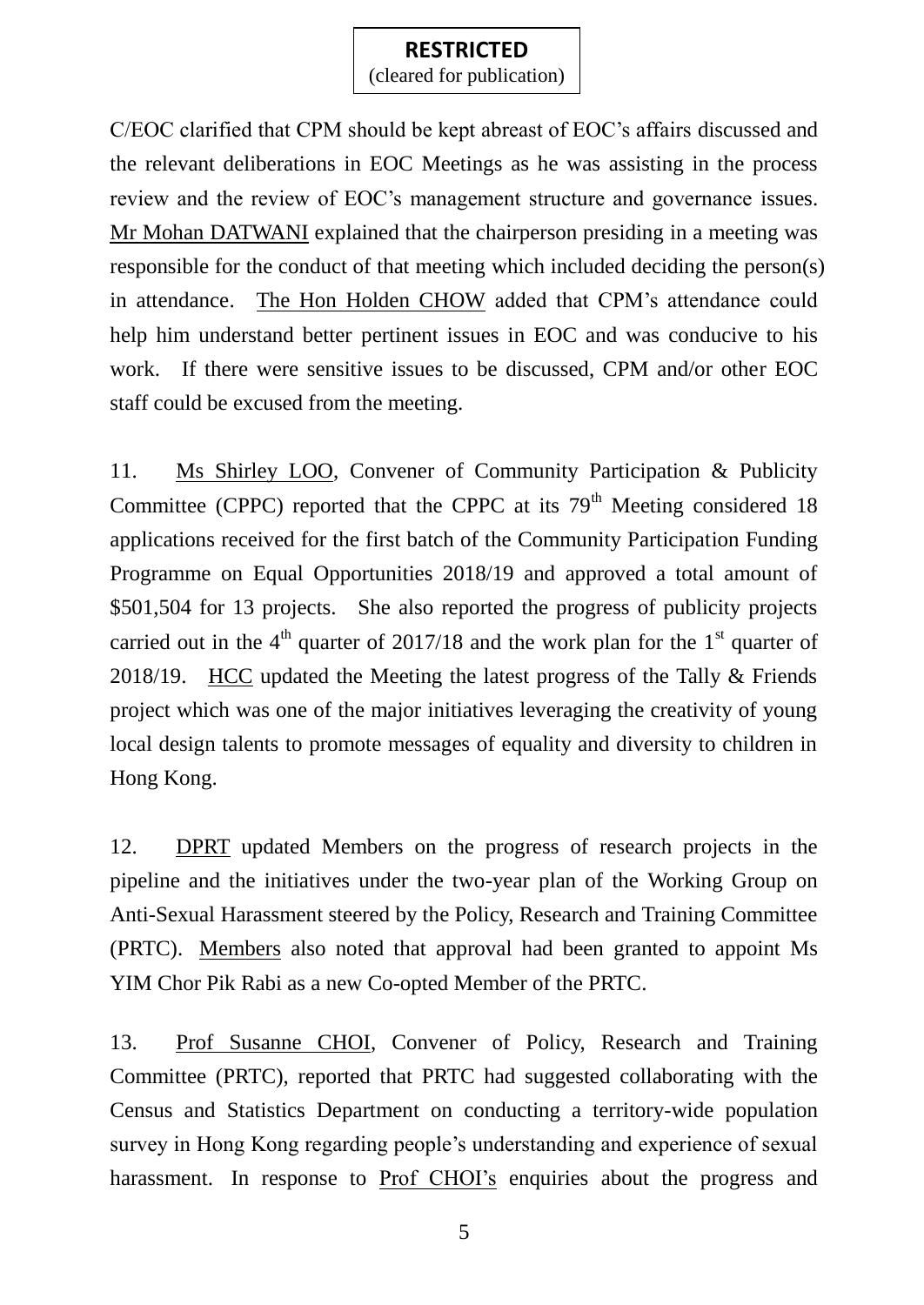(cleared for publication)

strategies of obtaining additional funding for the survey and the EO Award from the Government, C/EOC said that the proposals and funding requests had been submitted to the Constitutional and Mainland Affairs Bureau (CMAB) for their consideration. Granting of additional funding would be subject to CMAB's availability of funds and their allocation priority. He would persistently urge the relevant government officials to favourably consider the requests. The Commission might also consider submitting funding bids under the Government Resource Allocation Exercise (RAE) in due course.

*(DPRT, Ag. CLC, HCC and EAP were excused from the meeting and Prof Cecilia CHAN left the meeting at this juncture.)*

14. On the work of the Administration and Finance Committee (A&FC) detailed in Appendix 4 to EOC Paper No. 13/2018, Prof Hon Joseph LEE, Convener of A&FC, highlighted that the A&FC had approved reverting the Director (Corporate Planning and Services) post to Directorate D1 level. Details of the considerations had been recorded in the minutes of the  $86<sup>th</sup> A&FC$ Meeting.

*(DPRT, Ag. CLC, HCC, HCPS, SMA, and EAP rejoined, and LC4 joined the meeting at this juncture.)*

## **Conference on Equality in Asia Pacific 2018 held on 20 to 21 September 2018** (EOC Paper No. 16/2018)

15. LC4 briefed Members on the updated progress of the Conference on Equality in Asia Pacific 2018 to be organized at the Renaissance Harbour View Hotel from 20 to 21 September 2018, including the purpose, suggested programme rundown, potential speakers, and budget as contained in EOC Paper No. 16/2018.

*(Ms Elizabeth LAW joined, Prof Andy CHIU left the meeting at this juncture.)*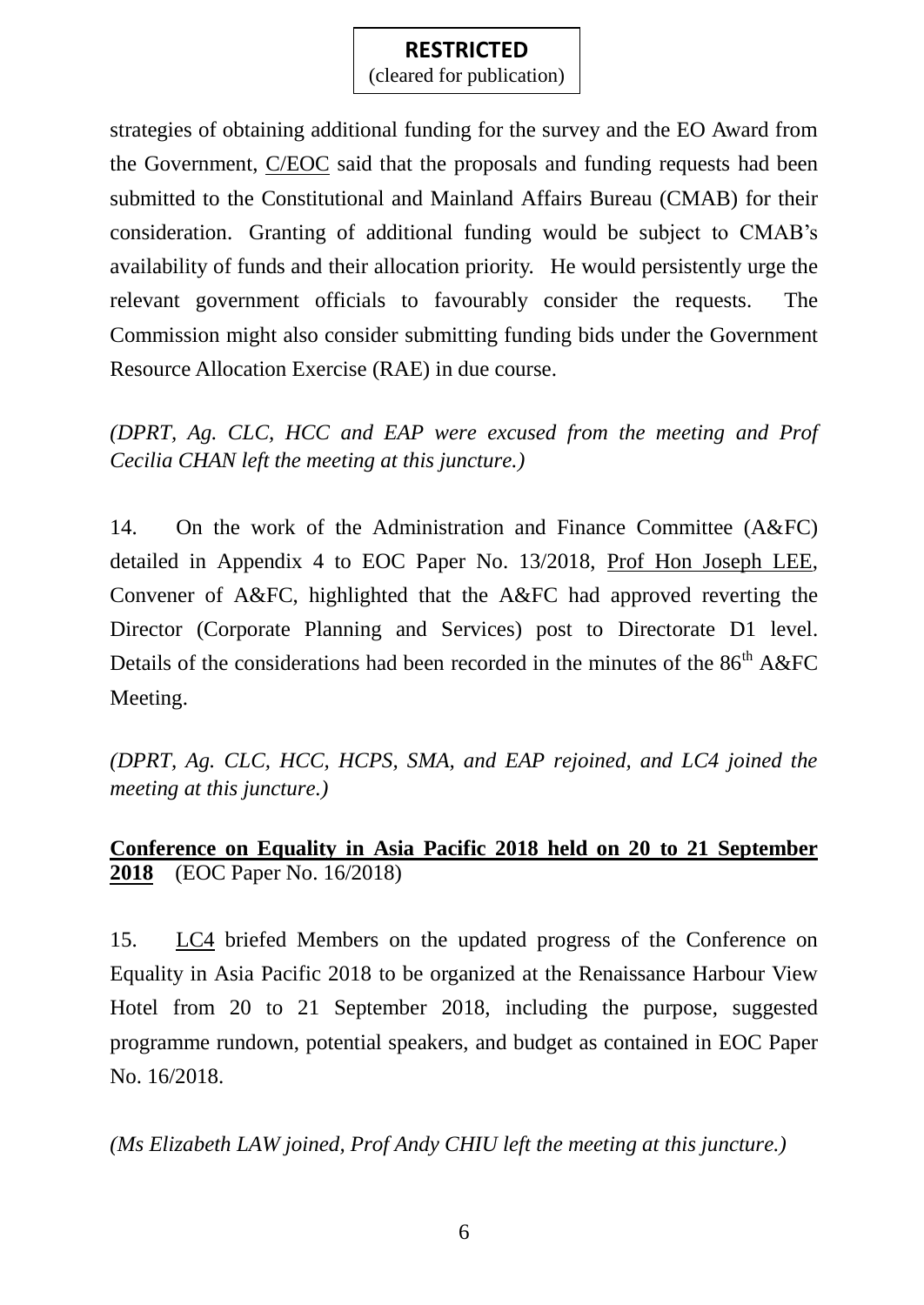(cleared for publication)

16. Members noted that the Commission would co-organise the Conference with the Asia Pacific Forum (APF). APF was an independent organisation representing 24 National Human Rights Institutions (NHRIs) in the Asia Pacific, and the EOC had previously supported a conference organised by APF in Hong Kong on promoting and protecting economic and social rights in 2001.

17. Members noted that the Conference would aim to discuss a broad spectrum of equality issues under EOC's remit. Emerging issues relevant to the interests of the Asia Pacific were also proposed to be covered at the Conference. The programme rundown would be finalised shortly. After the Conference, a report would be drawn up to record the outcomes, in particular the key takeaways. It was expected that the Conference would be joined by delegates from Hong Kong and the Asia Pacific Region.

18. An internal working group had been formed to take forward the various tasks involved in organising the Conference. The internal working group had sought quotations from a number of comparative hotels and determined that the Renaissance Harbour View Hotel had the best value for money among the options in terms of its location and facilities.

19. In response to the enquiries raised by Dr Henry SHIE and Prof Susanne CHOI, C/EOC said that the estimated expenditure for the Conference had already been provided for in the EOC's budget for 2018/19. To contain cost, Members endorsed that the EOC's management team could flexibly scale down the Conference as and when necessary.

20. Dr Rizwan ULLAH said that the proposal for the Conference was good, and it could cover diverse equality topics. In response to Dr ULLAH's enquiry, LC4 said that the Conference was not directly related to the Discrimination Law Review conducted a few years ago. It included a broader spectrum of contents, including policies, practices, operation of organisations and future legislation directions.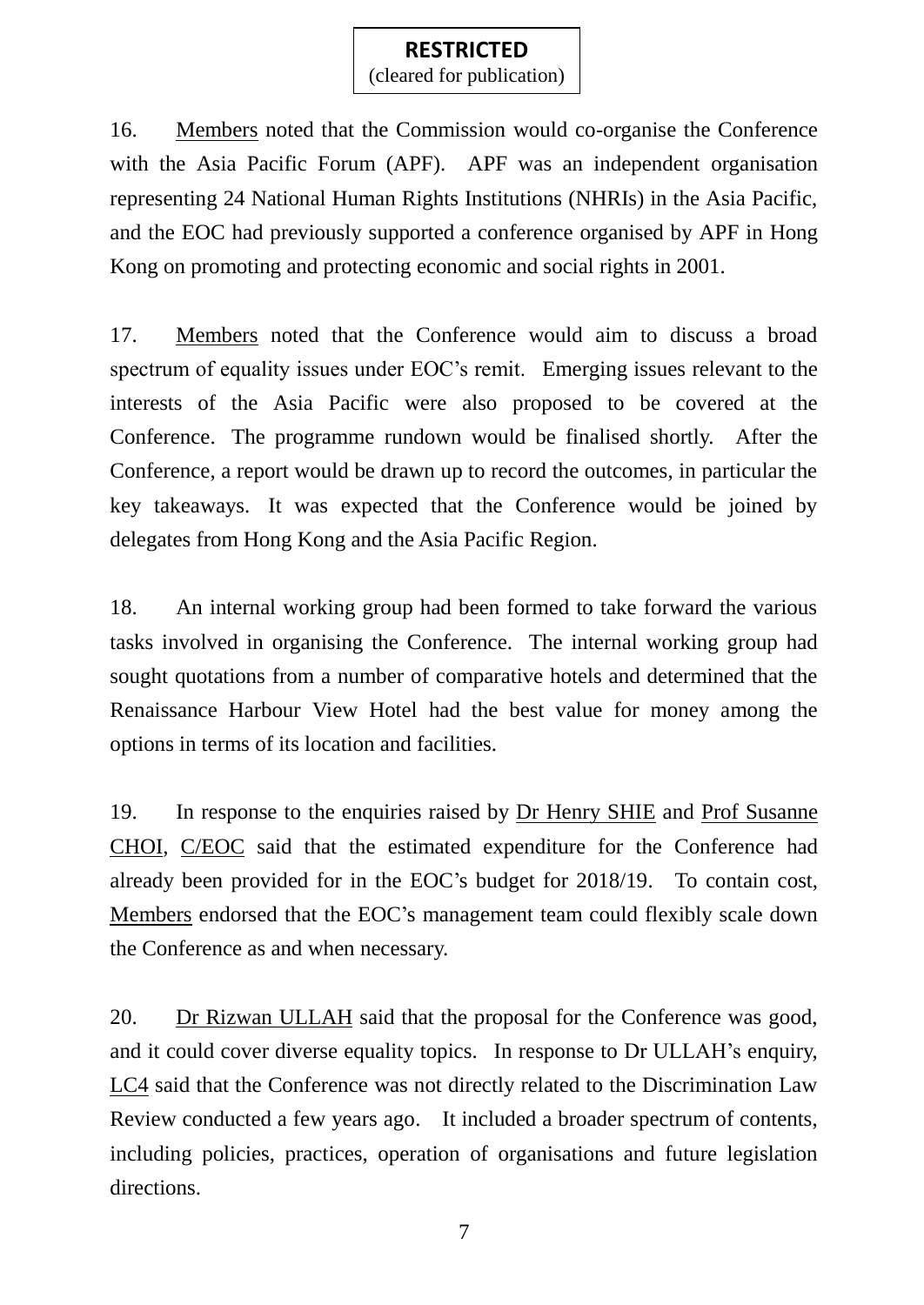(cleared for publication)

21. COO remarked that the Conference would be an important event of the EOC. The Conference would be an excellent platform to review the progress, challenges, stock-taking of changes in legislation, and learning of equality issues of the Asia Pacific Region. He invited Members to provide their full support to the Conference by not only attending the event, but also hosting and moderating at the various activities of the Conference. Members could indicate their areas of interest in the Conference to the Office as soon as practicable.

22. Members noted EOC Paper No. 16/2018.

[Post-meeting note: To better utilise resources, the venue of the Conference will be changed from the Renaissance Harbour View Hotel to the Harbourview Hotel at Wanchai. The duration of the programme will also be scaled down to one and a half days (i.e. from the afternoon of 20 September to 21 September 2018).]

*(LC4 left the meeting at this juncture.)*

### **Chairperson's Quarterly Report**

(EOC Paper No. 14/2018)

23. C/EOC highlighted to Members the important work done for the period during March to May 2018 as summarized in EOC Paper No. 14/2018. Members noted that a number of activities promoting racial equality were held. Also, continuous efforts focusing on strengthening support for language learning and improving employability of ethnic minorities were made in collaboration with relevant government departments.

24. Members noted EOC Paper No. 14/2018.

**Report of EOC's Financial Position as at 31 March 2018** (EOC Paper No. 15/2018)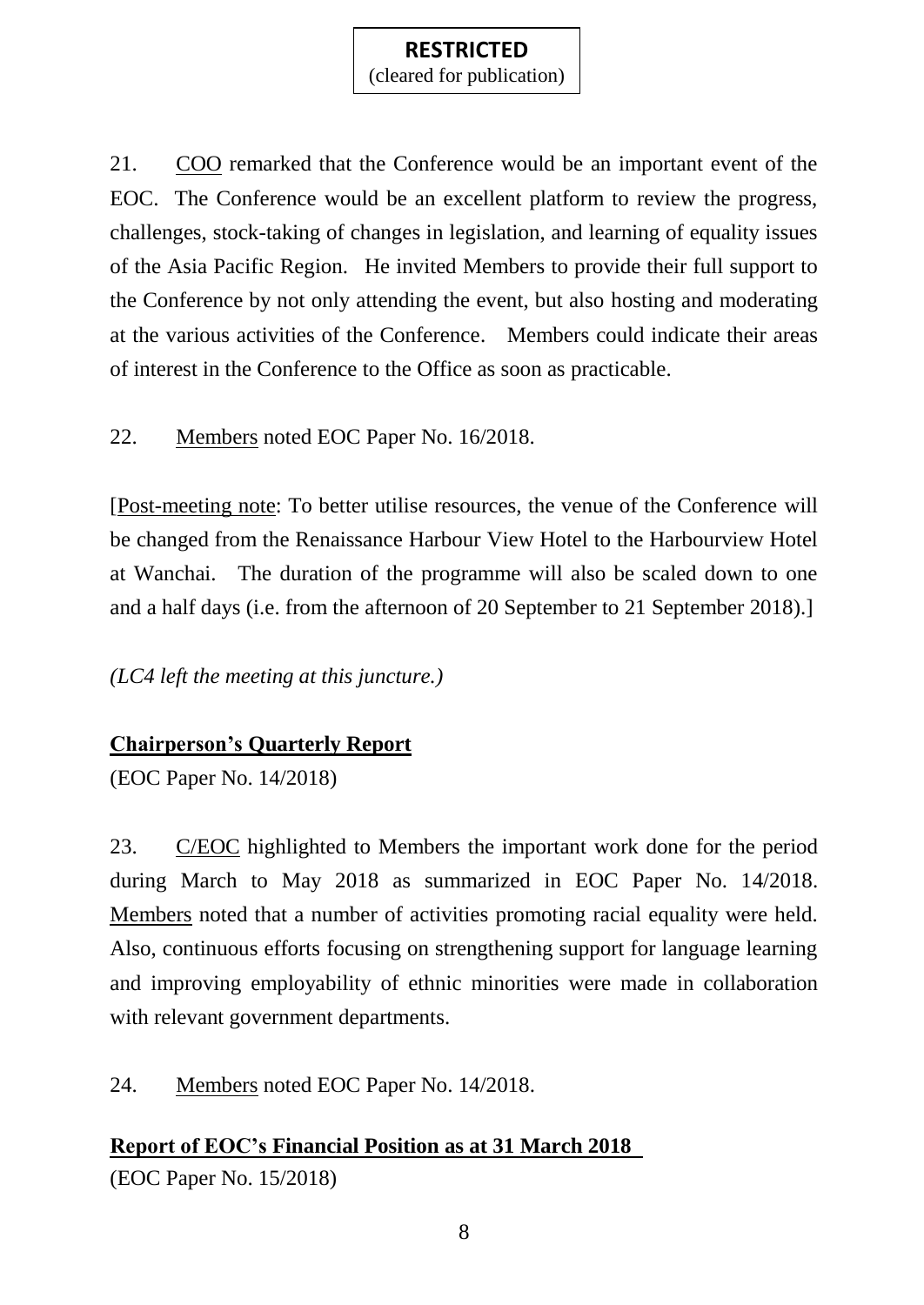(cleared for publication)

25. SMA highlighted to Members the salient points contained in EOC Paper No. 15/2018 reporting on EOC's Financial Position as at 31 March 2018.

26. Members noted EOC Paper No. 15/2018.

### **V. Any Other Business**

## **Item raised by the Hon Holden CHOW related to two male Spectators kissing a Sports Reporter without her Consent during the Rugby Sevens in April 2018**

27. C/EOC said that the Hon Holden CHOW raised an item related to the incident of two male spectators kissing a sports reporter without her consent during the Rugby Sevens in April 2018. Members noted that C/EOC had issued an op-ed in a newspaper column to illustrate the protection under the Sex Discrimination Ordinance in respect of sexual harassment in prescribed areas of activities and to accentuate EOC's stance on the incident. Members also noted that COO had written a letter to the television broadcast company concerned to advise them to set out measures to protect employees, particularly reporters, from sexual harassment at work. The Hon Holden CHOW thanked C/EOC and the Commission for the prompt response to the incident, and he also noted that the EOC had attached great importance to the fight against sexual harassment, and given out a clear message to the public that such an unwelcome behaviour was not acceptable in all circumstances.

28. Ms Juan LEUNG expressed concern about a news report related to a suspected murder of her parents by an eczema sufferer. Noting that eczema sufferers might encounter harassment from peers in particular at younger age, Ms LEUNG said that more public education programmes should be carried out in primary/secondary schools to instill the culture of caring and empathy instead of bullying. The Commission could seek funding support from CMAB for the new